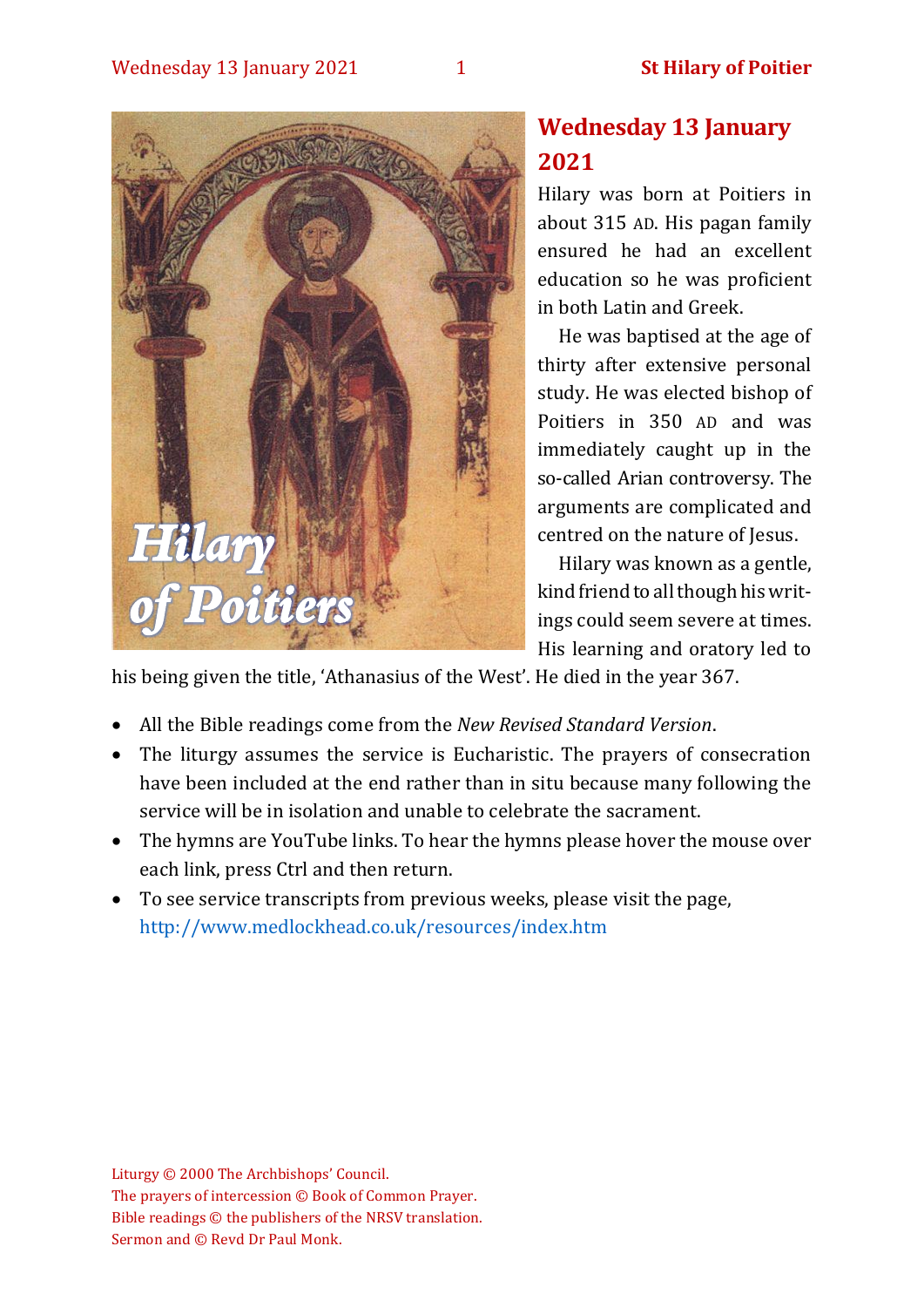# **Introduction and welcome**

HYMN 1 **Hail thee [festival day](https://www.youtube.com/watch?v=ydV1FkoeDWw)** (please click on this link to hear the hymn)

# **The Welcome**

In the name of the Father, and of the Son, and of the Holy Spirit

All **Amen.**

The Lord be with you

All **And also with you.**

# **The Preparation**

All **Almighty God,**

**to whom all hearts are open, all desires known, and from whom no secrets are hidden: cleanse the thoughts of our hearts by the inspiration of your Holy Spirit, that we may perfectly love you, and worthily magnify your holy name; through Christ our Lord. Amen.**

Our Lord Jesus Christ said:

The first commandment is this: 'Hear, O Israel, the Lord our God is the only Lord. You shall love the Lord your God with all your heart, with all your soul, with all your mind, and with all your strength.'

And the second is this: 'Love your neighbour as yourself.' There is no other commandment greater than these. On these two commandments hang all the law and the prophets.

#### All **Amen. Lord, have mercy.**

Christ calls us to share the heavenly banquet of his love with all the saints in earth and heaven. Therefore, knowing our unworthiness and sin, let us confess our sins in penitence and faith, firmly resolved to keep God's commandments and to live in love and peace with all.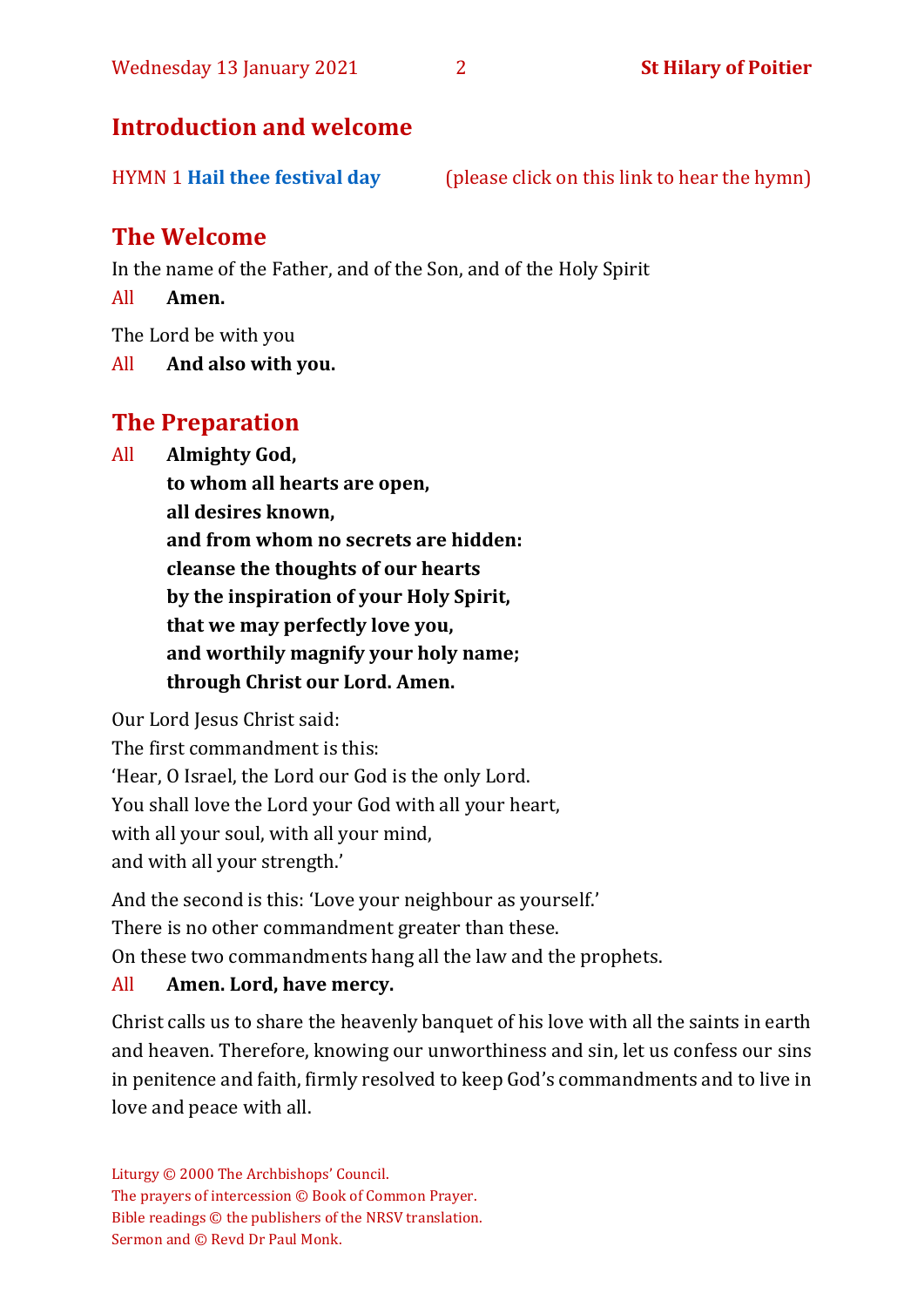All **Almighty God, our heavenly Father, we have sinned against you and against our neighbour in thought and word and deed, through negligence, through weakness, through our own deliberate fault. We are truly sorry and repent of all our sins. For the sake of your Son Jesus Christ, who died for us, forgive us all that is past and grant that we may serve you in newness of life to the glory of your name. Amen.**

Almighty God,

who forgives all who truly repent, have mercy upon you, pardon and deliver you from all your sins, confirm and strengthen you in all goodness, and keep you in life eternal; through Jesus Christ our Lord. All **Amen.**

# **The Gloria**

This Gloria is sung to the tune of 'Cwm Rhondda'. Click **[here](about:blank)** for the tune.

All **Glory be to God in Heaven, Songs of joy and peace we bring, Thankful hearts and voices raising, To creation's Lord we sing. Lord we thank you, Lord we praise you, Glory be to God our King: Glory be to God our King.**

> **Lamb of God, who on our shoulders, Bore the load of this world's sin; Only Son of God the Father, You have brought us peace within.**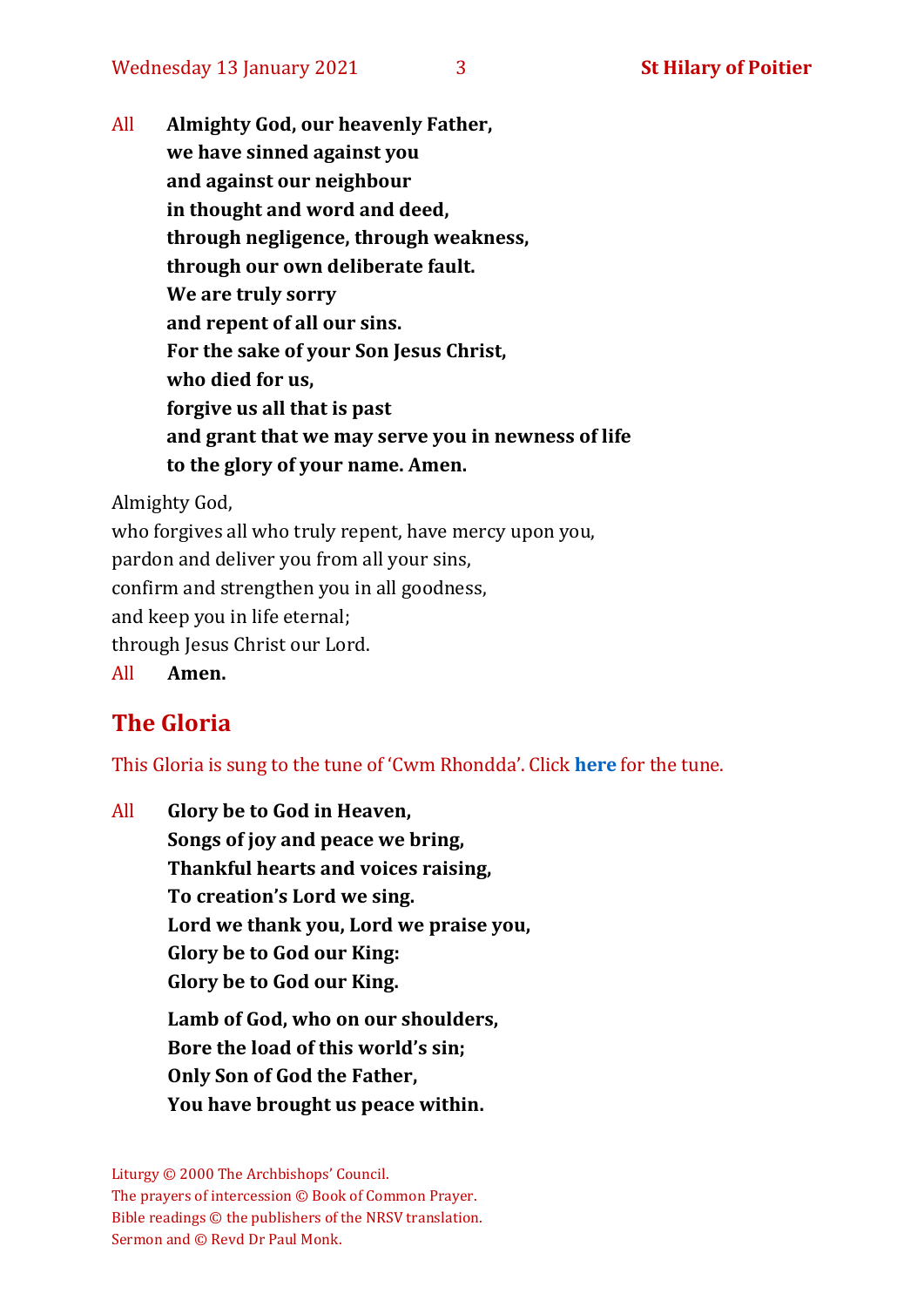**Lord, have mercy, Christ have mercy, Now your glorious reign begin: Now your glorious reign begin.**

**You O Son of God are Holy, You we praise with one accord. None in heav'n or earth is like you, Only you are Christ the Lord. With the Father and the Spirit, Ever worshipped and adored: Ever worshipped and adored.**

# **The Collect for the Hilary of Poitiers**

Everlasting God, whose servant Hilary steadfastly confessed your Son Jesus Christ to be both human and divine: grant us his gentle courtesy to bring to all the message of redemption in the incarnate Christ, who is alive and reigns with you, in the unity of the Holy Spirit, one God, now and for ever. All **Amen.**

# **First reading**

A reading from the book of the Prophet Isaiah

Listen, and hear my voice; pay attention, and hear my speech. Do those who plough for sowing plough continually? Do they continually open and harrow their ground? When they have levelled its surface, do they not scatter dill, sow cummin, and plant wheat in rows and barley in its proper place, and spelt as the border? For they are well instructed; their God teaches them. Dill is not threshed with a threshing sledge, nor is a cartwheel rolled over cummin; but dill is beaten out with a stick, and cummin with a rod. Grain is crushed for bread, but one does not thresh it forever; one drives the cart wheel and horses over it, but does not pulverise it. This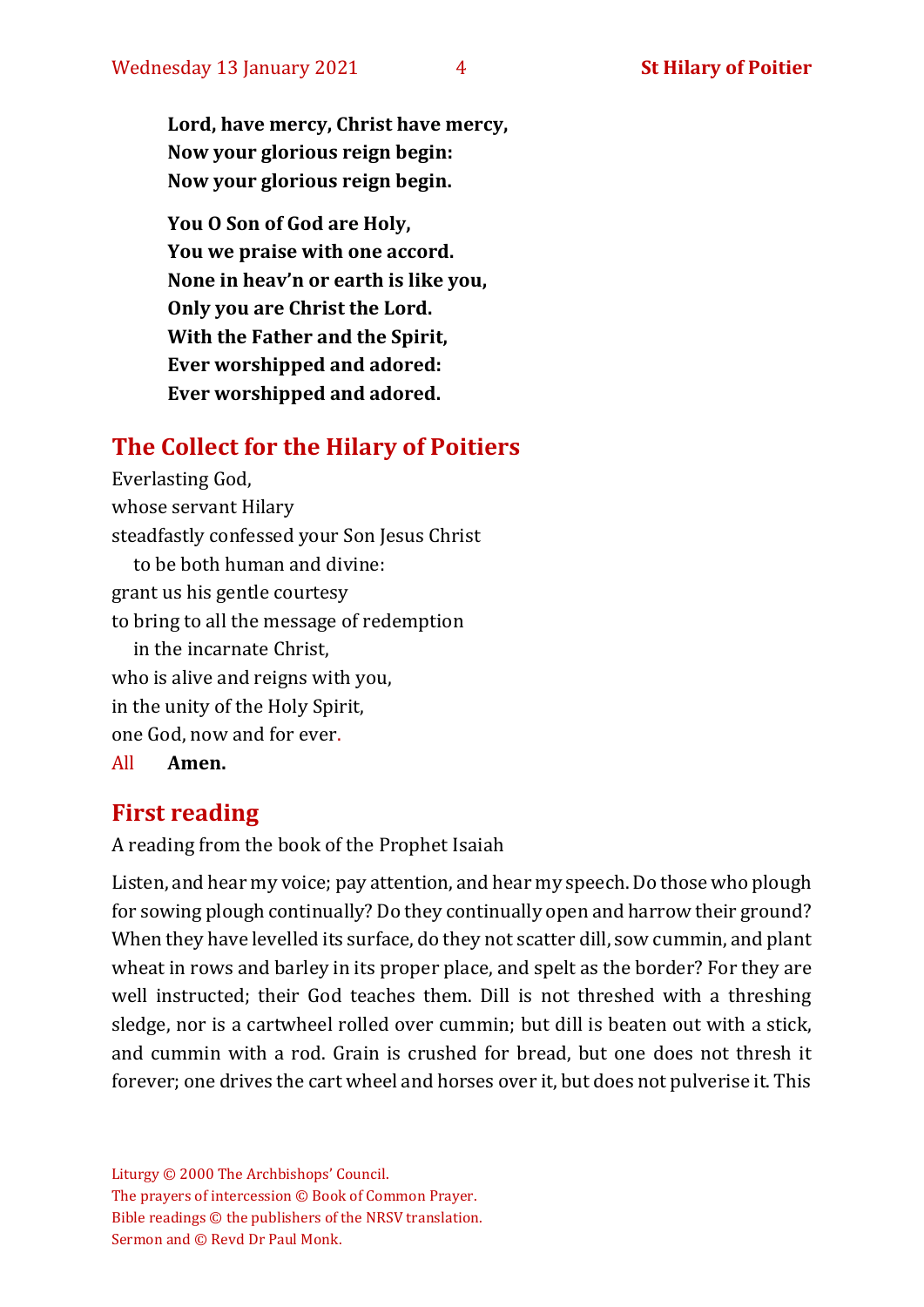also comes from the Lord of hosts; he is wonderful in counsel, and excellent in wisdom. *Isaiah 28:23–29*

This is the Word of the Lord

All **Thanks be to God.**

# **Second reading**

A reading from the First Letter of St John

Children, it is the last hour! As you have heard that antichrist is coming, so now many antichrists have come. From this we know that it is the last hour. They went out from us, but they did not belong to us; for if they had belonged to us, they would have remained with us. But by going out they made it plain that none of them belongs to us. But you have been anointed by the Holy One, and all of you have knowledge.

I write to you, not because you do not know the truth, but because you know it, and you know that no lie comes from the truth. Who is the liar but the one who denies that Jesus is the Christ? This is the antichrist, the one who denies the Father and the Son. No one who denies the Son has the Father; everyone who confesses the Son has the Father also. Let what you heard from the beginning abide in you. If what you heard from the beginning abides in you, then you will abide in the Son and in the Father. And this is what he has promised us, eternal life. *1 John 2:18–25*

This is the Word of the Lord

All **Thanks be to God.**

HYMN 2 **[Holiness is your life in me](https://www.youtube.com/watch?v=vJDEgUks4ZI)** (please click on this link to hear the hymn)

# **Gospel reading**

Hear the Gospel of our Lord Jesus Christ according to John

#### All **Glory to you O Lord.**

The Pharisees said to Jesus, 'Who are you?' Jesus said to them, 'Why do I speak to you at all? I have much to say about you and much to condemn; but the one who sent me is true, and I declare to the world what I have heard from him.' They did not understand that he was speaking to them about the Father. So Jesus said, 'When you have lifted up the Son of Man, then you will realise that I am he, and that I do nothing on my own, but I speak these things as the Father instructed me. And the one who sent me is with me; he has not left me alone, for I always do what is pleasing to him.' As he was saying these things, many believed in him.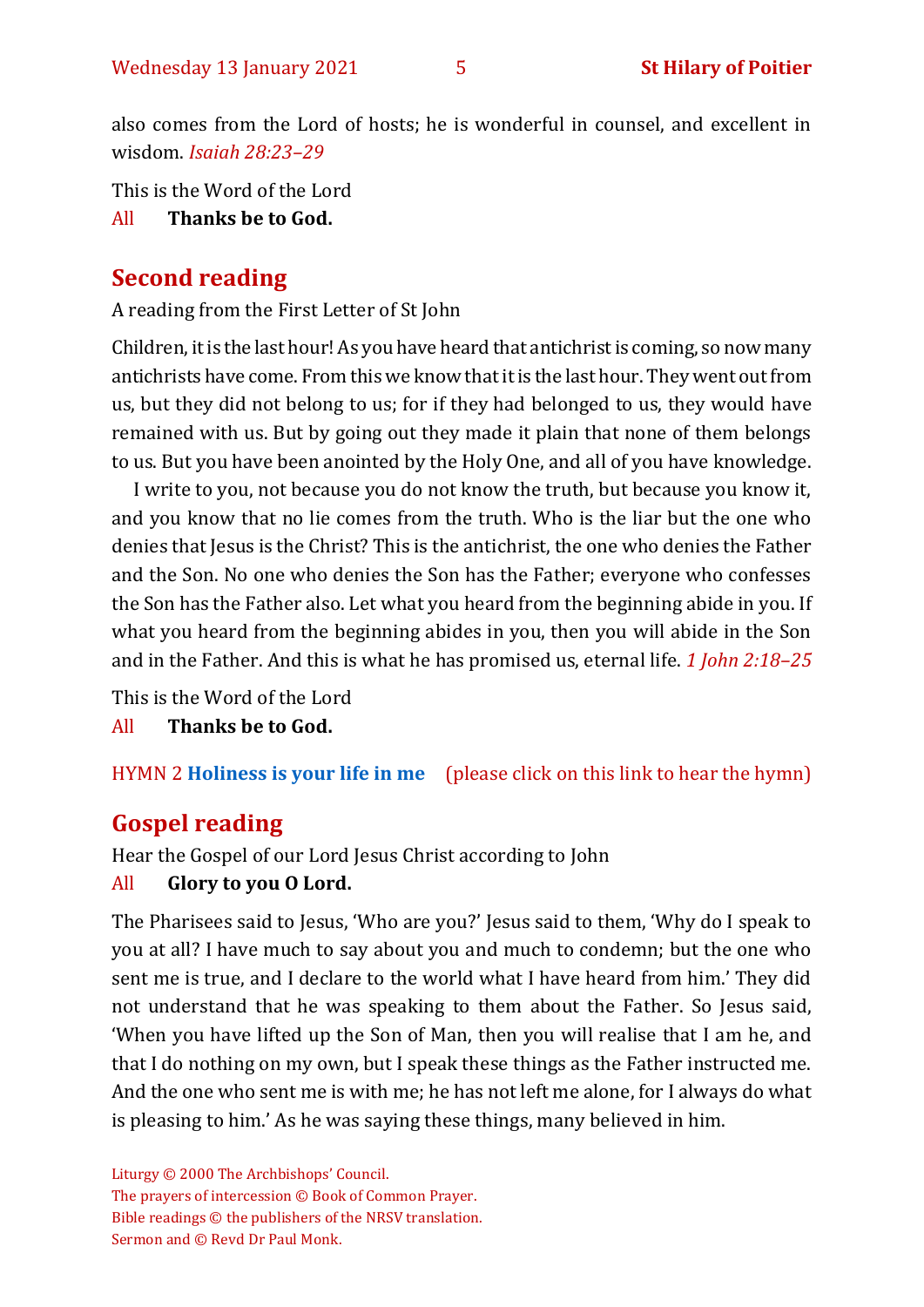Then Jesus said to the Jews who had believed in him, 'If you continue in my word, you are truly my disciples; and you will know the truth, and the truth will make you free.' *John 8:25–32*

This is the Gospel of the Lord All **Praise to you O Christ.** 

### **Sermon**

All of us are worshippers and we come to worship each week. But what do we think when we hear the word 'worship'?

Technically, the word 'worship' means, 'To give worth.' For that reason, we talk of 'his worship' the mayor because, as first citizen of a town, the Mayor has worth. He or she is important. We similarly call a magistrate 'your worship' because such folk help uphold the rule of law. They have worth. In the same way, we are giving worth to God when we worship Him: we tell him that he really is important to us.

Many simple tests help us look at our behaviour and tell us if we consider that God has worth. Each one acts much like a simple litmus tests.

Time is the first test of the worth we give to God. We show God how much he is worth by the proportion of our spare time we give him. We can give him worth in our prayer time and the amount of time we spend gleaning the Scriptures, agonising over the question of what He wants of us. We give him time when we do our works of charity (assuming we do them for God, not make ourselves feel good).

Secondly, we show God the important in which we hold Him by the extent to which we share our own worth with Him. (In practice we give that worth to His representatives on earth such as charities and the Church.) If we think God gas worth, we transfer the worth that's currently ours and give it to Him. The extent to which we are willing to take what is ours and give it to Him says a lot about the worth we give to God. It also informs our sense of worshipping. This insight implies that if we truly worship, we are also saying that God is of more worth than we are.

Some of us have more resources with which to give worth. Some of us have little time because we have responsibilities for children or demanding jobs. Conversely, others have more time: maybe we're on furlough or retired, and no longer have the same tasks or responsibilities. No matter. God wants us to give from what we have.

The third law of worship states that if we show worth by the amounts of time and money we give to God, in effect we give worth to God in proportion that we give Him our lives. But if our life is God's then we are actually living His life although we do so from within our own skins. We show the worth we're giving to God by

The prayers of intercession © Book of Common Prayer. Bible readings © the publishers of the NRSV translation. Sermon and © Revd Dr Paul Monk.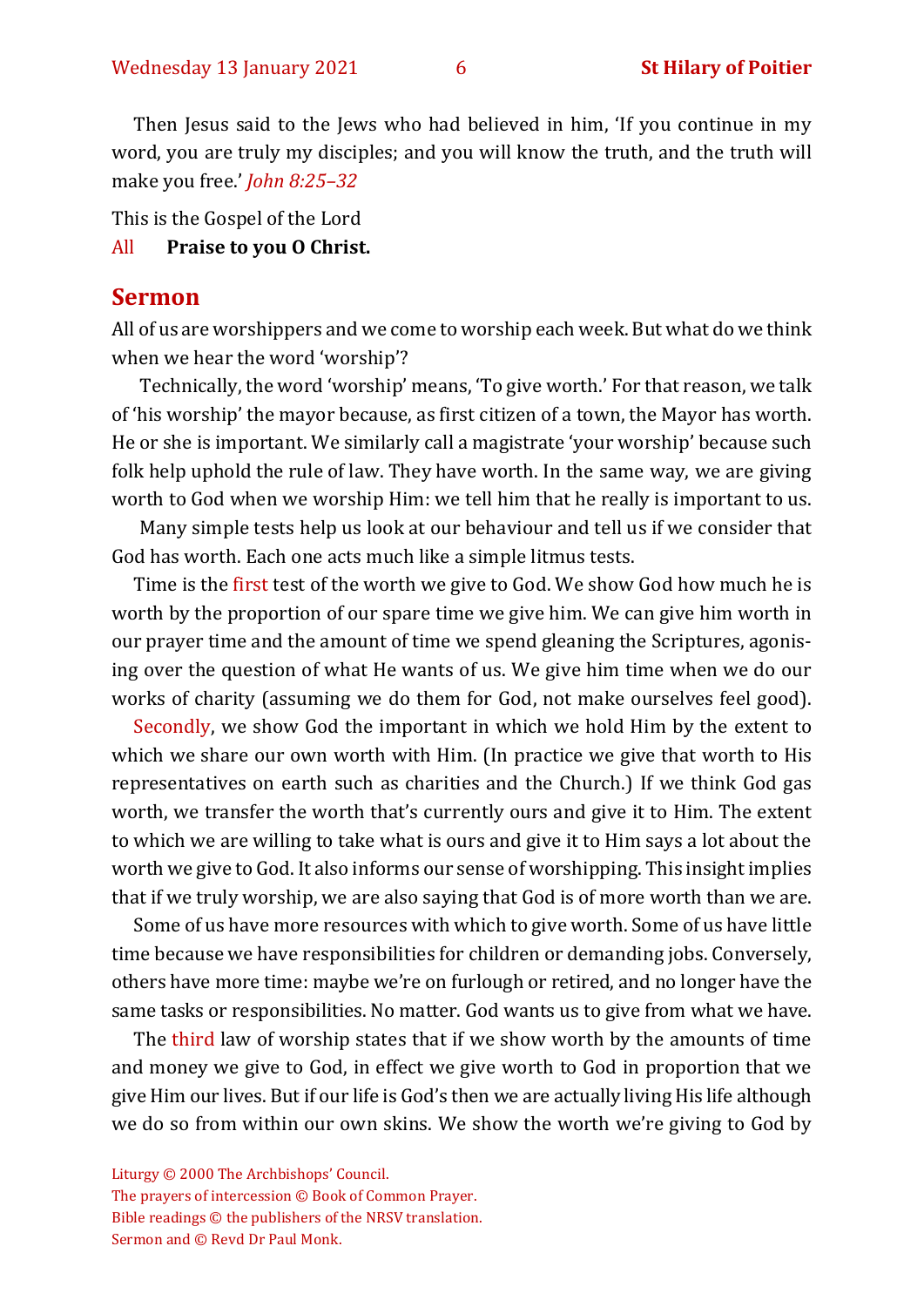the way we live: in practice, we will find ourselves living differently and the feel of living seems to feel different. The worth we give to God will become highly visible and becomes an advert to the way He gives worth to us. That's the goal of a human life of worship. And that's what Jesus is talking about at the end of today's Gospel when he says, 'If you continue in my word, you are truly my disciples; and you will know the truth, and the truth will make you free.'

A final thought: a church is often described as 'a place of worship'. In the Bible, a Church is never a place or building but always a group of people. It prompts the three related questions: *do* we worship God; do *we* worship; do we *worship*?

# **The Creed**

Do you believe and trust in God the Father, the source of all being and life, the one for whom we exist?

# All **We believe and trust in him.**

Do you believe and trust in God the Son, who took our human nature, died for us and rose again?

#### All **We believe and trust in him.**

Do you believe and trust in God the Holy Spirit, who gives life to the people of God and makes Christ known in the world?

#### All **We believe and trust in him.**

This is the faith of the Church.

All **This is our faith.**

**We believe and trust in one God, Father, Son and Holy Spirit. Amen.**

# **Prayers of intercession**

Let us pray for the whole state of Christ's Church here in earth.

Almighty and ever-living God, who by thy holy apostle hast taught us to make prayers and supplications, and to give thanks, for all men: we humbly beseech thee most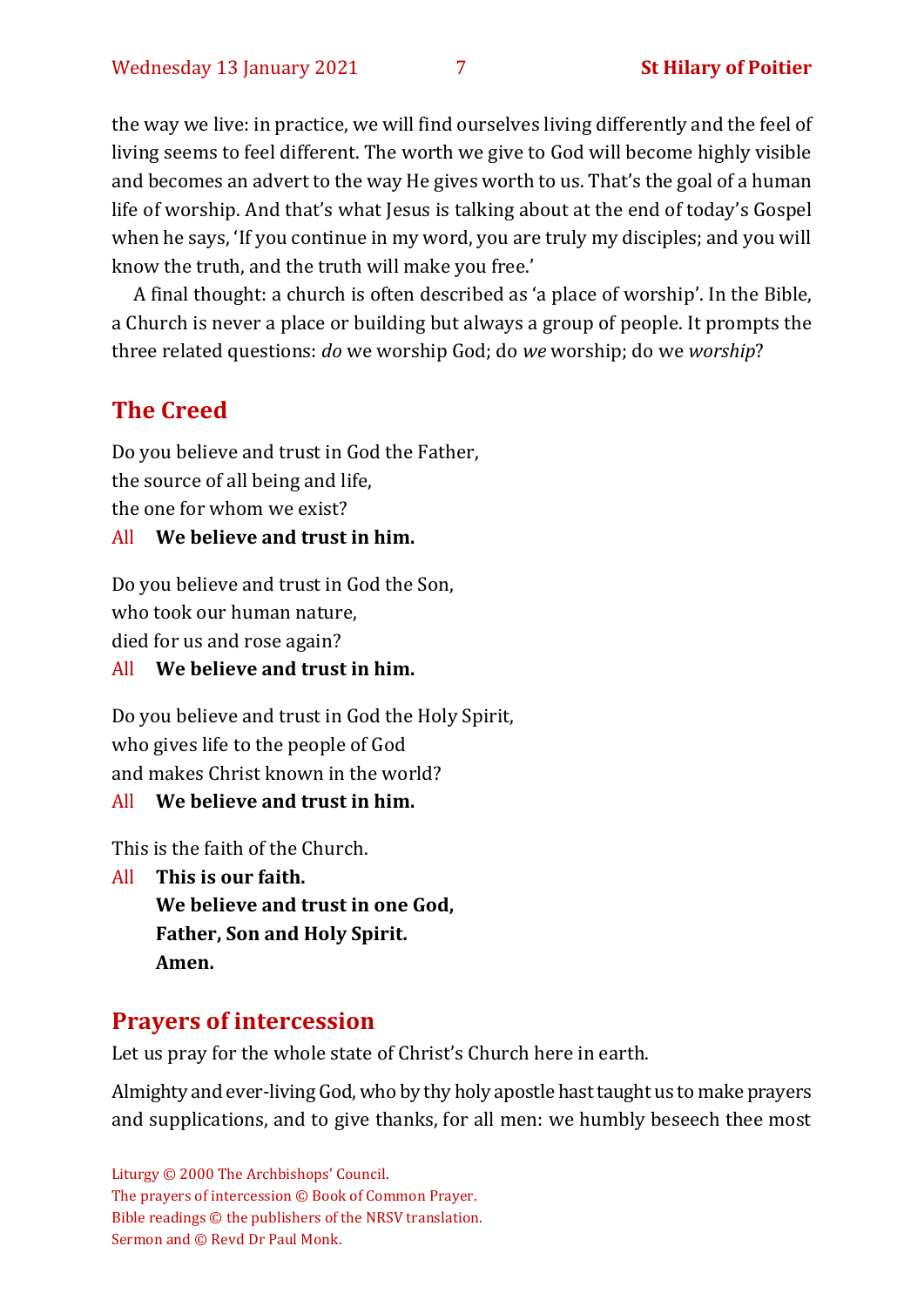mercifully to accept our alms and oblations, and to receive these our prayers, which we offer unto thy divine majesty; beseeching thee to inspire continually the universal Church with the spirit of truth, unity, and concord: and grant, that all they that do confess thy holy name may agree in the truth of thy holy word, and live in unity and godly love.

We beseech thee also to save and defend all Christian kings, princes and governors; and specially thy servant Elizabeth our Queen, that under her we may be godly and quietly governed: and grant unto her whole Council, and to all that are put in authority under her, that they may truly and impartially minister justice, to the punishment of wickedness and vice, and to the maintenance of thy true religion and virtue.

Give grace, O heavenly Father, to all bishops, priests and deacons, that they may both by their life and doctrine set forth thy true and lively word, and rightly and duly administer thy holy sacraments: and to all thy people give thy heavenly grace; and specially to this congregation here present; that, with meek heart and due reverence, they may hear and receive thy holy word; truly serving thee in holiness and righteousness all the days of their life.

And we most humbly beseech thee of thy goodness, O Lord, to comfort and succour all them, who in this transitory life are in trouble, sorrow, need, sickness, or any other adversity.

And we also bless thy holy name for all thy servants departed this life in thy faith and fear; beseeching thee to give us grace so to follow their good examples, that with them we may be partakers of thy heavenly kingdom.

Grant this, O Father, for Jesus Christ's sake, our only mediator and advocate. All **Amen**

#### **The peace**

Unto us a child is born, unto us a son is given, and his name shall be called the Prince of Peace.

The peace of the Lord be always with you,

All **And also with you.**

HYMN 3 **[How deep the Father](https://www.youtube.com/watch?v=e9FG12eTSbI)'s love for us** (click on this link to hear the hymn)

The liturgy of the Communion Service appears below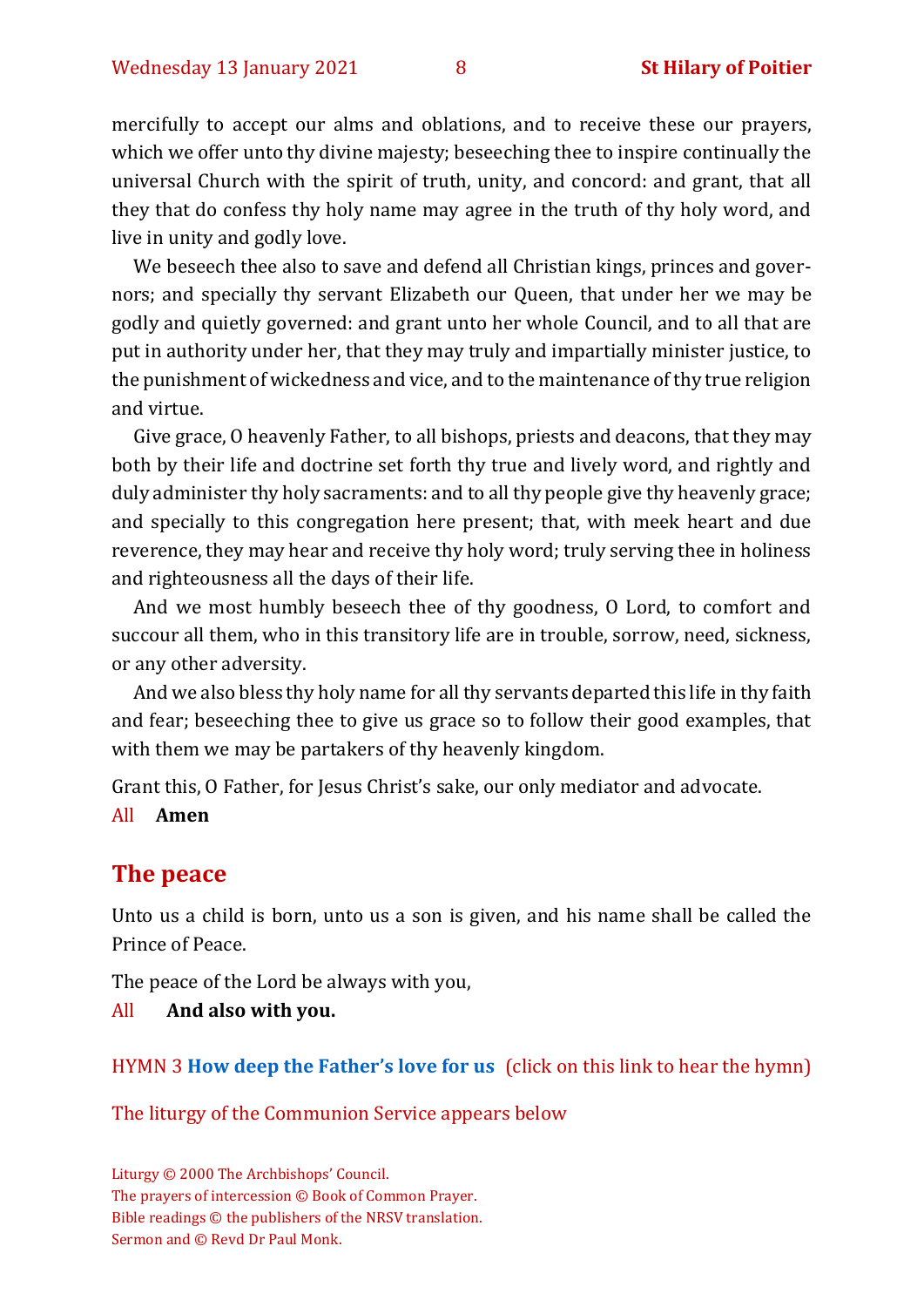# The Dismissal

May Christ who makes saints of sinners, who has transformed those we remember today, raise and strengthen you that you may transform the world; and the blessing of God the Almighty: Father, Son, and Holy Spirit, be with you now and remain with you always.

#### All **Amen.**

#### HYMN 4 **[I could sing of your love for ever](https://www.youtube.com/watch?v=zeCwwaciAA8)** (click on this link to hear the hymn)

Go in peace to love and serve the Lord.

All **In the name of Christ. Amen.**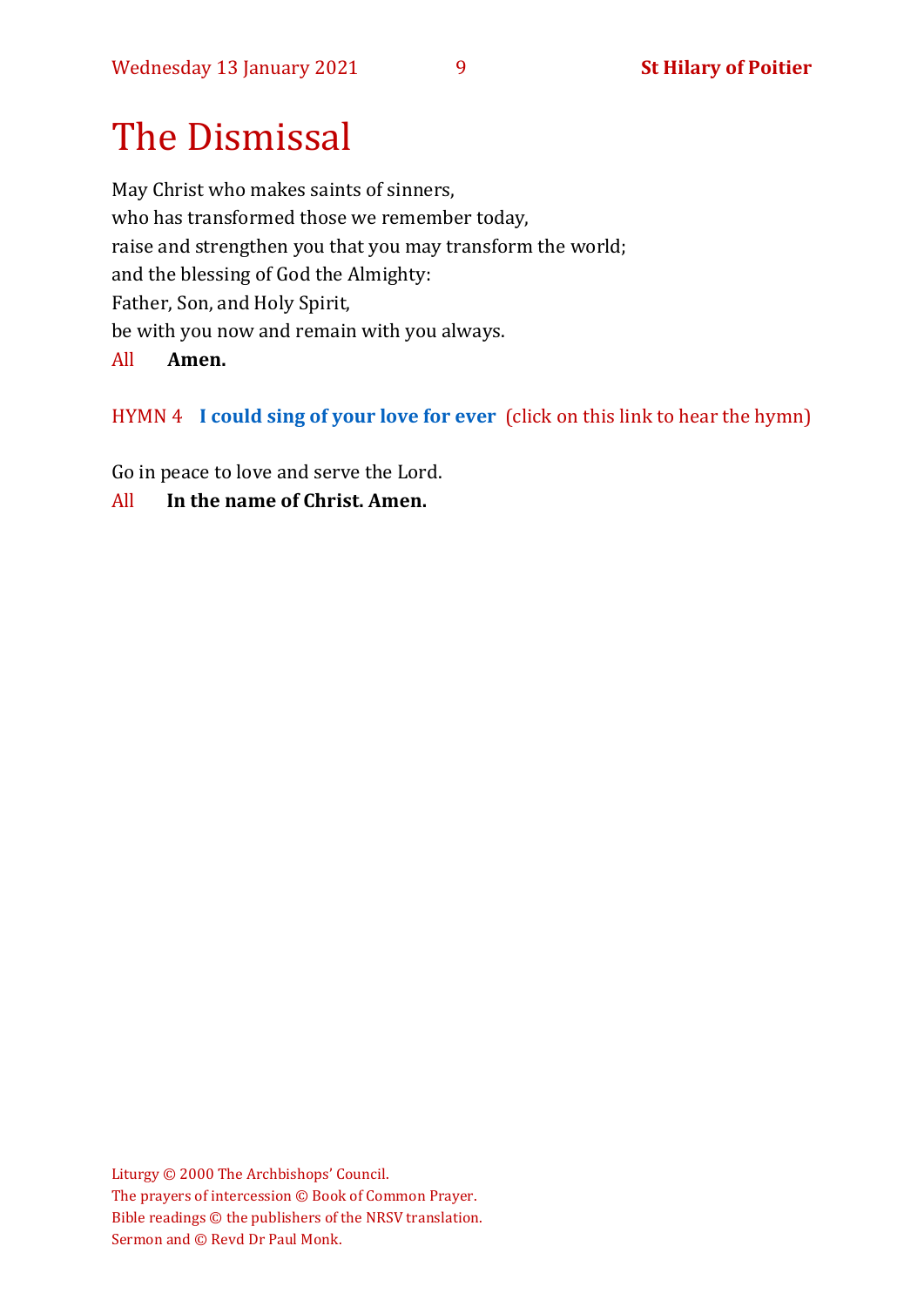# The Liturgy of the Sacrament

# Eucharistic Prayer (prayer E)

The Lord be with you

# All **and also with you.**

Lift up your hearts.

### All **We lift them to the Lord.**

Let us give thanks to the Lord our God.

# All **It is right to give thanks and praise.**

It is indeed right, our duty and our joy,

always and everywhere to give you thanks,

holy Father, almighty and eternal God, through Jesus Christ our Lord.

And now we give thanks, most gracious God,

surrounded by a great cloud of witnesses

and glorified in the assembly of your saints.

The glorious company of apostles praise you.

The noble fellowship of prophets praise you.

The white-robed army of martyrs praise you.

We, your holy Church, acclaim you.

In communion with angels and archangels,

and with all who served you on earth and worship you now in heaven,

we raise our voice to proclaim your glory,

for ever praising you and saying:

All **Holy, holy, holy Lord, God of power and might, heaven and earth are full of your glory. Hosanna in the highest. Blessed is he who comes in the name of the Lord. Hosanna in the highest.**

We praise and bless you, loving Father, through Jesus Christ, our Lord; and as we obey his command, send your Holy Spirit, that broken bread and wine outpoured may be for us the body and blood of your dear Son.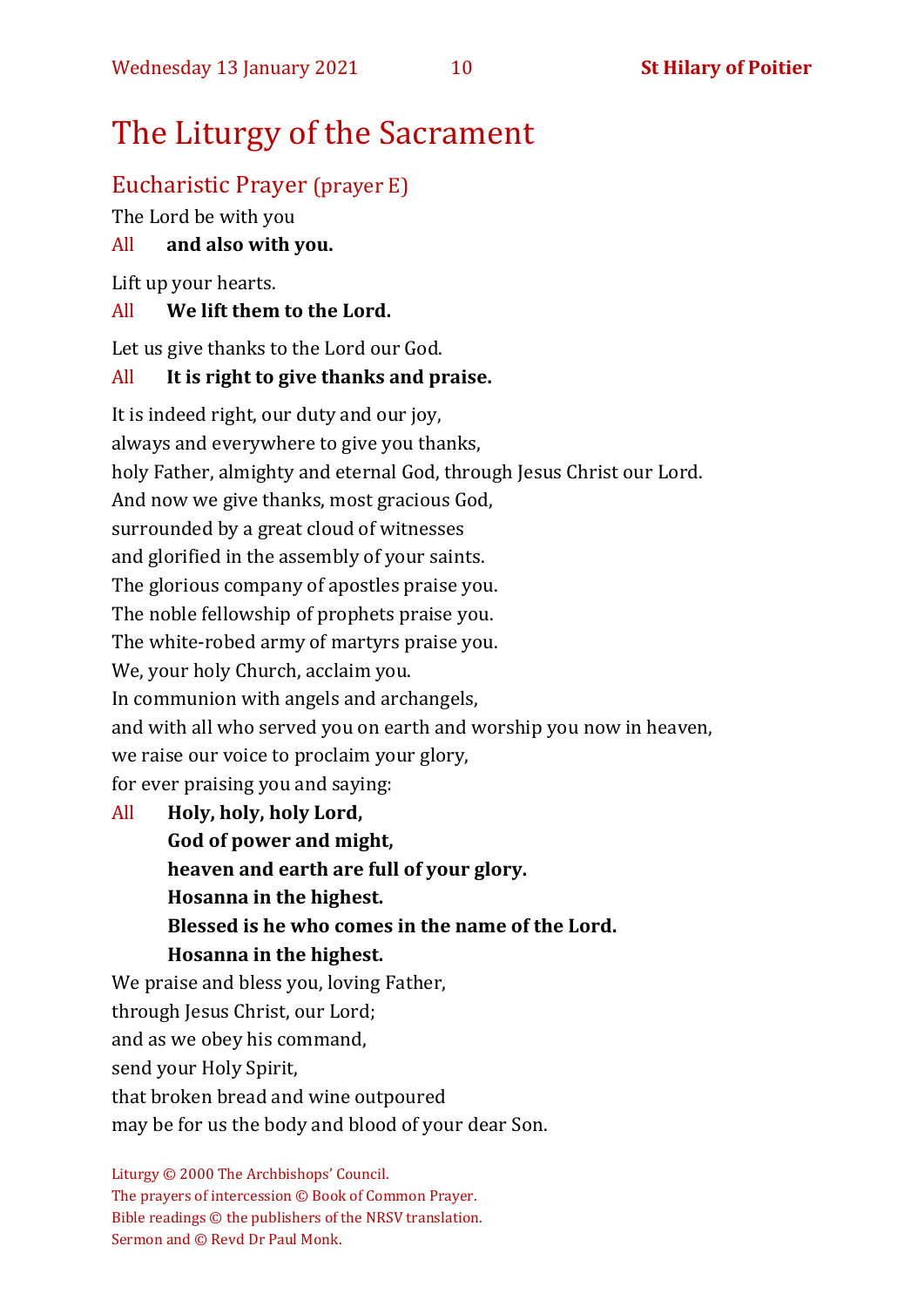On the night before he died he had supper with his friends and, taking bread, he praised you. He broke the bread, gave it to them and said: Take, eat; this is my body which is given for you; do this in remembrance of me.

When supper was ended he took the cup of wine. Again he praised you, gave it to them and said: Drink this, all of you; this is my blood of the new covenant, which is shed for you and for many for the forgiveness of sins. Do this, as often as you drink it, in remembrance of me.

So, Father, we remember all that Jesus did, in him we plead with confidence his sacrifice made once for all upon the cross.

Bringing before you the bread of life and cup of salvation, we proclaim his death and resurrection until he comes in glory.

Great is the mystery of faith:

All **Christ has died. Christ is risen. Christ will come again.**

Lord of all life,

help us to work together for that day

when your kingdom comes

and justice and mercy will be seen in all the earth.

Look with favour on your people, gather us in your loving arms and bring us with Hilary and all the saints to feast at your table in heaven.

Through Christ, and with Christ, and in Christ, in the unity of the Holy Spirit, all honour and glory are yours, O loving Father, for ever and ever.

All **Amen.**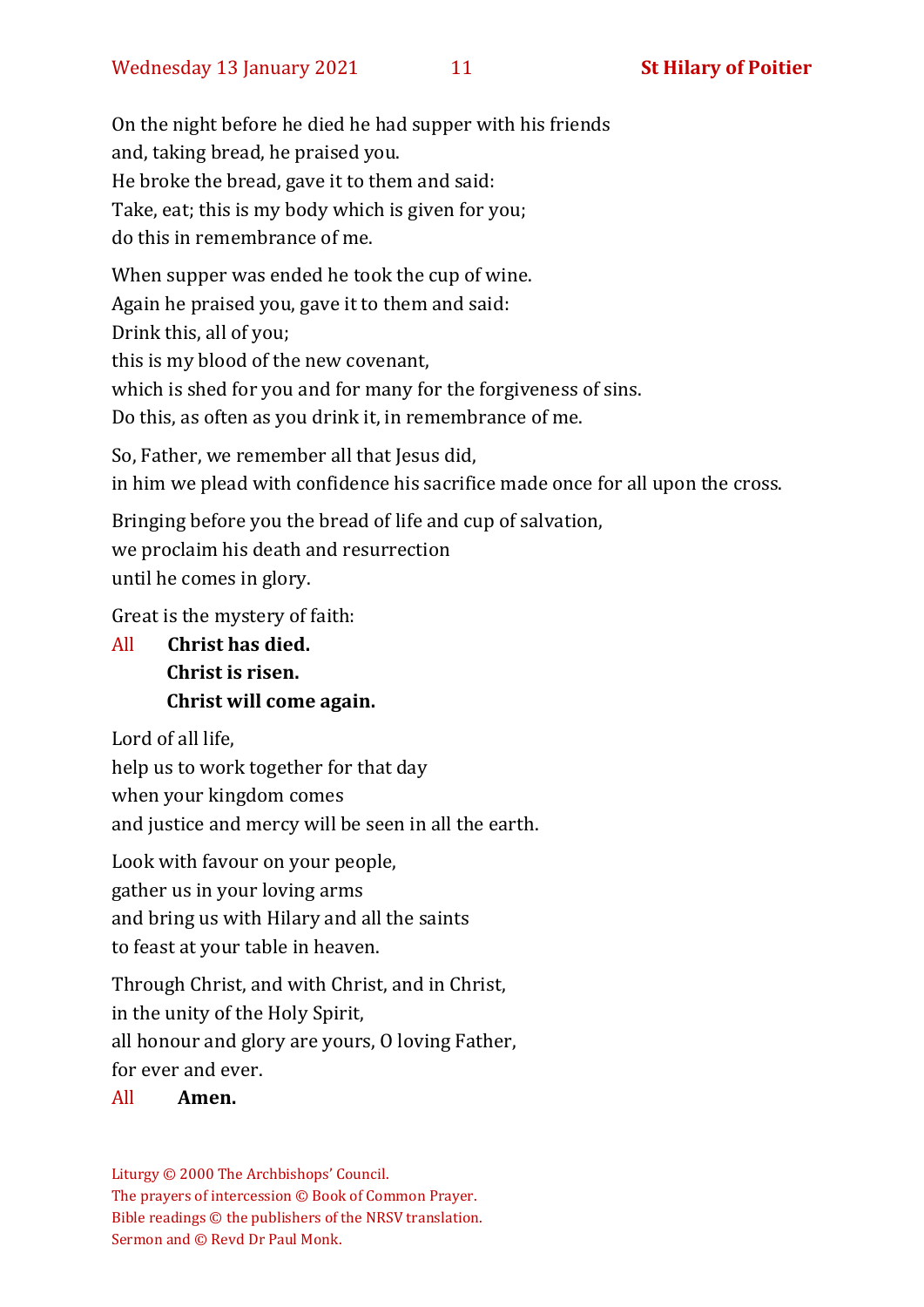# The Lord's Prayer

As our Saviour taught us, so we pray

All **Our Father in heaven, hallowed be your name, your kingdom come, your will be done, on earth as in heaven. Give us today our daily bread. Forgive us our sins as we forgive those who sin against us. Lead us not into temptation but deliver us from evil. For the kingdom, the power, and the glory are yours**

Breaking of the Bread

We break this bread to share in the body of Christ.

**now and for ever. Amen.**

- All **Though we are many, we are one body, because we all share in one bread.**
- All **Lamb of God,**

**you take away the sin of the world, have mercy on us.**

**Lamb of God, you take away the sin of the world, have mercy on us.**

**Lamb of God, you take away the sin of the world, grant us peace.**

Draw near with faith. Receive the body of our Lord Jesus Christ which he gave for you, and his blood which he shed for you. Eat and drink in remembrance that he died for you, and feed on him in your hearts by faith with thanksgiving.